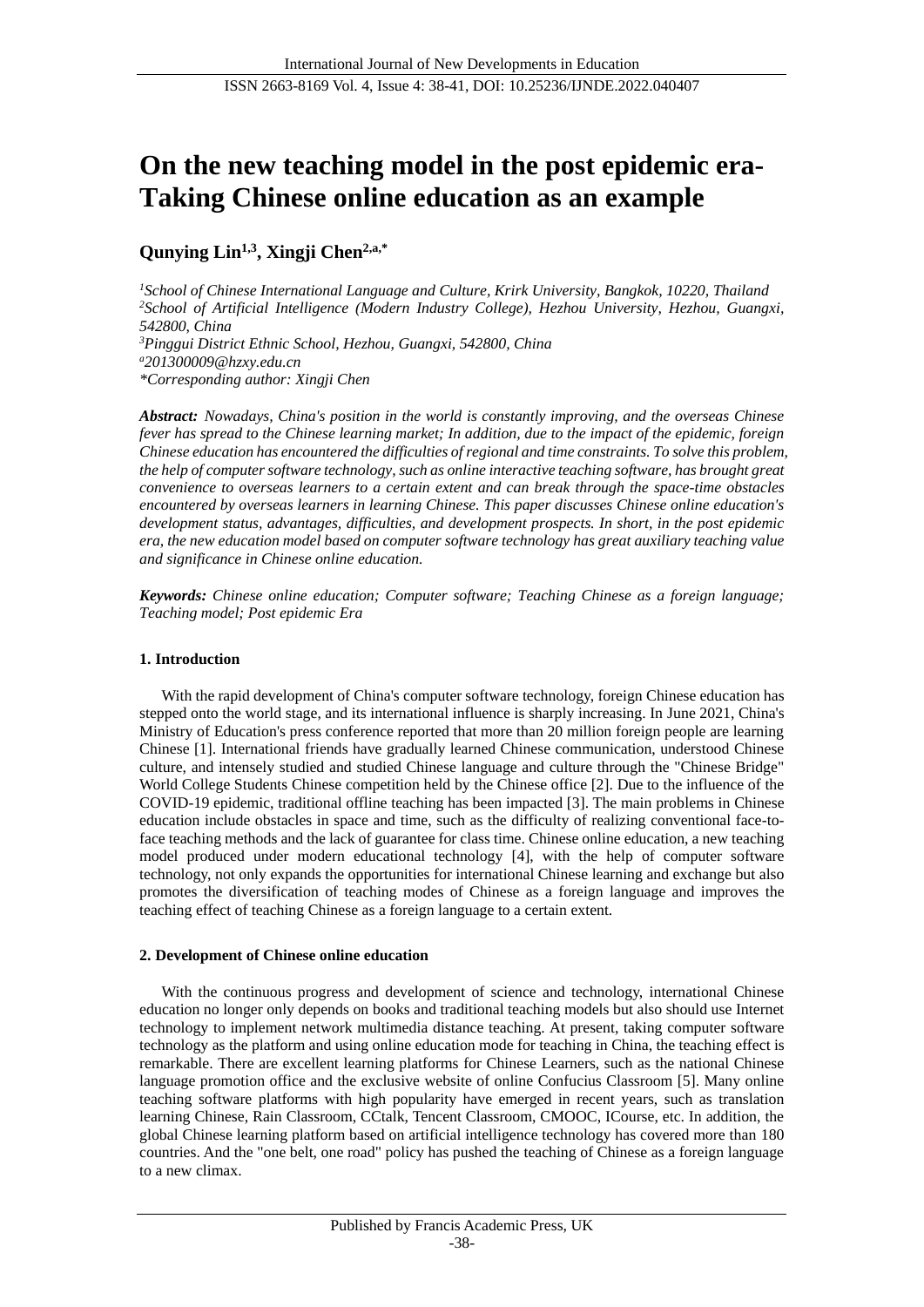# ISSN 2663-8169 Vol. 4, Issue 4: 38-41, DOI: 10.25236/IJNDE.2022.040407

#### **3. Application advantages of Chinese online education**

#### *3.1. Advantages of mobile devices*

Students accept new things quickly, especially the mobile learning software is used more frequently than other teaching tools. Therefore, mobile software in the classroom increases students' interest in learning, enriches the classroom teaching model, and increases the opportunities for student interaction and teacher-to-student interaction, which is undoubtedly a baptism and update of the traditional classroom. With new things as the focus, students can join the online classroom more actively simultaneously. The use of fragmented time for learning is conducive to students formulate learning planning and management better than last.

# *3.2. Higher quality and lower cost*

Compared with traditional education and training, online education has the advantages of lower cost, higher quality, and easier acceptance. People with lower middle income can also obtain high-quality learning opportunities. There are even many free public courses, which can be said to be very civilian. At the same time, it has various advanced online interactive teaching functions, such as online attendance, online homework, online test, live video teaching, online PPT sharing, online whiteboard, group discussion, random roll call, etc., throughout the whole teaching process. In addition, the online teaching function is easy to use and has a low cost of teacher training. Novice teachers can quickly learn to use these online teaching functions.

#### *3.3. High levels of teacher*

Teachers in Chinese education have a baccalaureate or above, standard pronunciation, and specific domestic Chinese teaching experience. At the same time, most online Chinese teachers are full-time teachers recruited by enterprises and institutions and generally have a high level of education. The public recruitment of these units includes preliminary examination, written examination, interview, political examination, comprehensive evaluation, and other links. A round of pre-job training should carry out for newly recruited teachers. Only after passing the training can they be employed as full-time teachers.

#### *3.4. Not limited by space-time*

Chinese online education and learning can allocate the learning time at will and make the learning place more flexible. For example, if students fail to attend classes in time due to their reasons, the day's courses can be played back after class because these are recorded and saved online. Students' attendance, homework, testing, classroom learning, and discussion are not constrained by time and space. All teaching activities and materials between teachers and students are saved in the cloud database for easy backtracking.

#### *3.5. Strong real-time interaction*

Online teaching tools such as "rain classroom," "classroom school," and "Tencent classroom" have various advanced interactive teaching functions. You can push multiple learning tasks and messages to students' WeChat through the WeChat applet, which can remind students to attend classes and complete their homework on time. This kind of message push function is very conducive to teaching interaction between teachers and students anytime and anywhere. The interaction between teachers and students can also be increased through online thematic discussions, announcements, messages, and other forms.

# **4. Analysis of difficulties in Chinese online education**

Chinese online teaching brings teachers and students the advantages of mobile devices, the high-cost performance of education, high quality of teachers, guaranteed educational quality, free from time and space constraints, real-time solid interaction, and other conveniences. However, there are still some problems worthies of attention and consideration.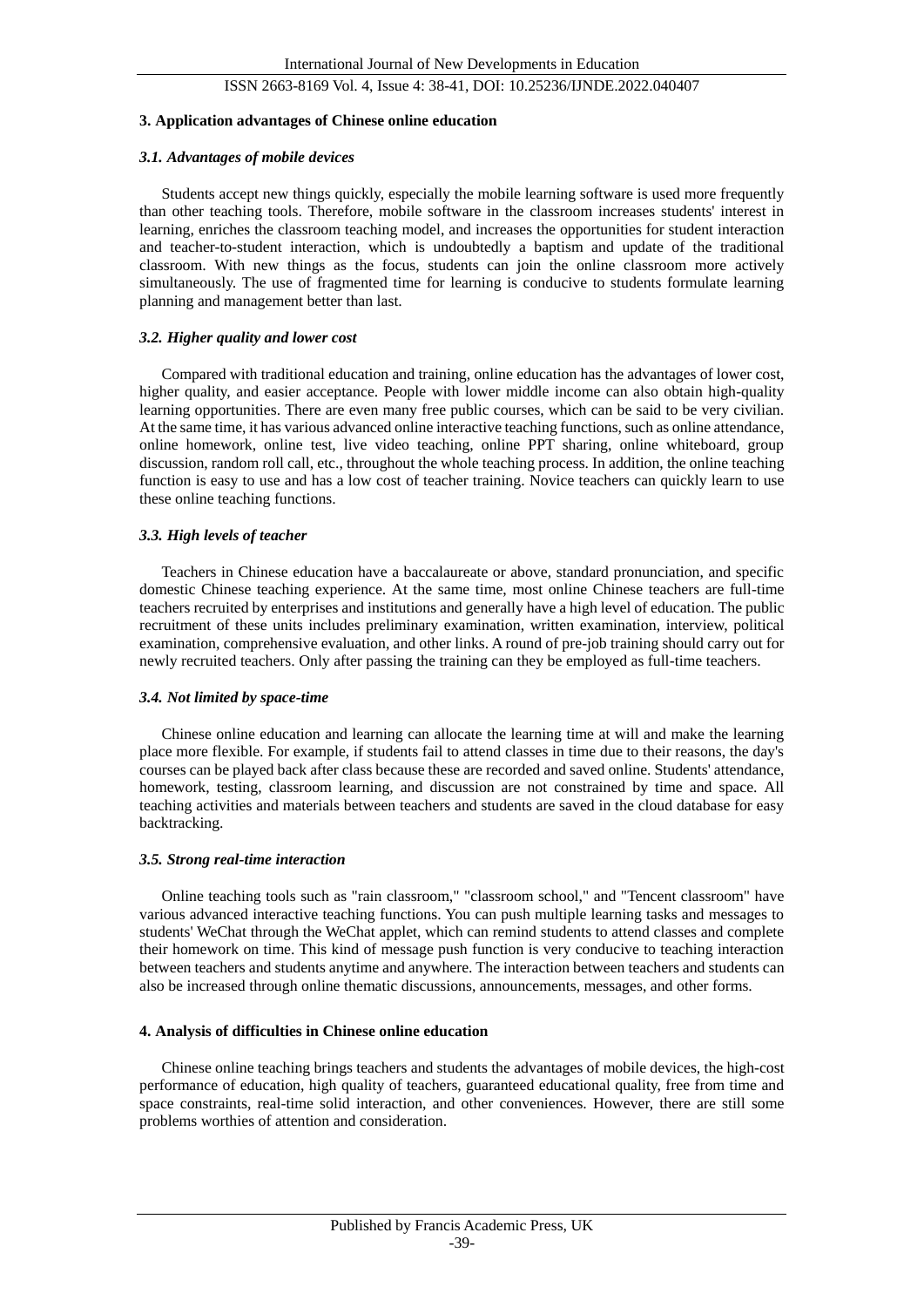# ISSN 2663-8169 Vol. 4, Issue 4: 38-41, DOI: 10.25236/IJNDE.2022.040407

#### *4.1. Influence of teaching equipment*

To ensure the quality of online classroom teaching, teachers must master the operation and debugging of teaching equipment. Online teaching has higher requirements for the quality of software and hardware teaching. First, we should guarantee the quality of hardware facilities. For example, we debugged the network before live broadcasting to ensure that the network was unblocked without delay. Before live broadcasting, the camera, microphone, and other equipment shall be debugged to ensure regular operation. Secondly, we should ensure the quality of software facilities, such as whether courseware ppt, video, animation, and other teaching resources can be opened and used normally. In addition, we should also ensure a quiet life teaching environment, such as no noise, noise, and other noise interference. For the new online teaching platform, it is more necessary to operate the relevant teaching tools of the application platform correctly and skillfully to show the appropriate teaching effect.

#### *4.2. High requirements for teacher*

Unlike the traditional offline classroom, the online teaching classroom is not so intuitive, communicates across the screen, and the mobility of students is relatively large. Therefore, teachers' teaching posture should be natural, mainly reflected in pronunciation and intonation, eyes, gestures, and actions. Adopt various new and exciting teaching media, such as integrating pictures, animation, trim videos, and other materials to enrich the teaching content and activate the classroom atmosphere to stimulate students' learning enthusiasm. Teachers should have good communication skills, maintain a fair relationship between teachers and students, create a good interactive environment for students, and create a good learning environment. Teachers should also give timely feedback on personal learning to students and carefully answer students' learning questions.

### *4.3. Lack of online teaching experience*

In the current era of globalization and informatization, international Chinese teachers must constantly improve their information technology literacy and be proficient in various functions and operations of online teaching software. And they should timely learn the latest didactics and teaching methods in their exclusive purview, supplement professional knowledge such as cross-cultural communication and teaching Chinese as a foreign language, observe the classroom of excellent teachers and learn experience.

#### *4.4. Multiple online teaching methods*

For example, if the live broadcast and video playback are combined for teaching, once the teacher is sick, such as coughing or other reasons, the current course cannot be completed on time and quantity. It should be time to open the online teaching functions such as student video playback, online homework, online practice, topic discussion, etc.

#### *4.5. A challenge of new teaching materials*

Traditional offline teaching is mainly based on paper textbooks; Since the outbreak of COVID-19 in January 2020, teachers have been starting from the "beginning of their own work" to the practice of "practice makes perfect." In the past, the content of paper textbooks was too single, so the teaching content of online teaching materials should be increased to make the content of paper textbooks consistent with that of online teaching materials.

#### **5. Prospects of Chinese online education**

With the development of the Internet and the continuous improvement of economic globalization, Chinese online education has become a new trend and trend in the post epidemic era. The new direction should include:

- The renewal of technical means.
- Improving teachers' skills.
- The latest development in teaching ideas and teaching content.

The new trend is that computer software technology represents the future of the Internet and is the